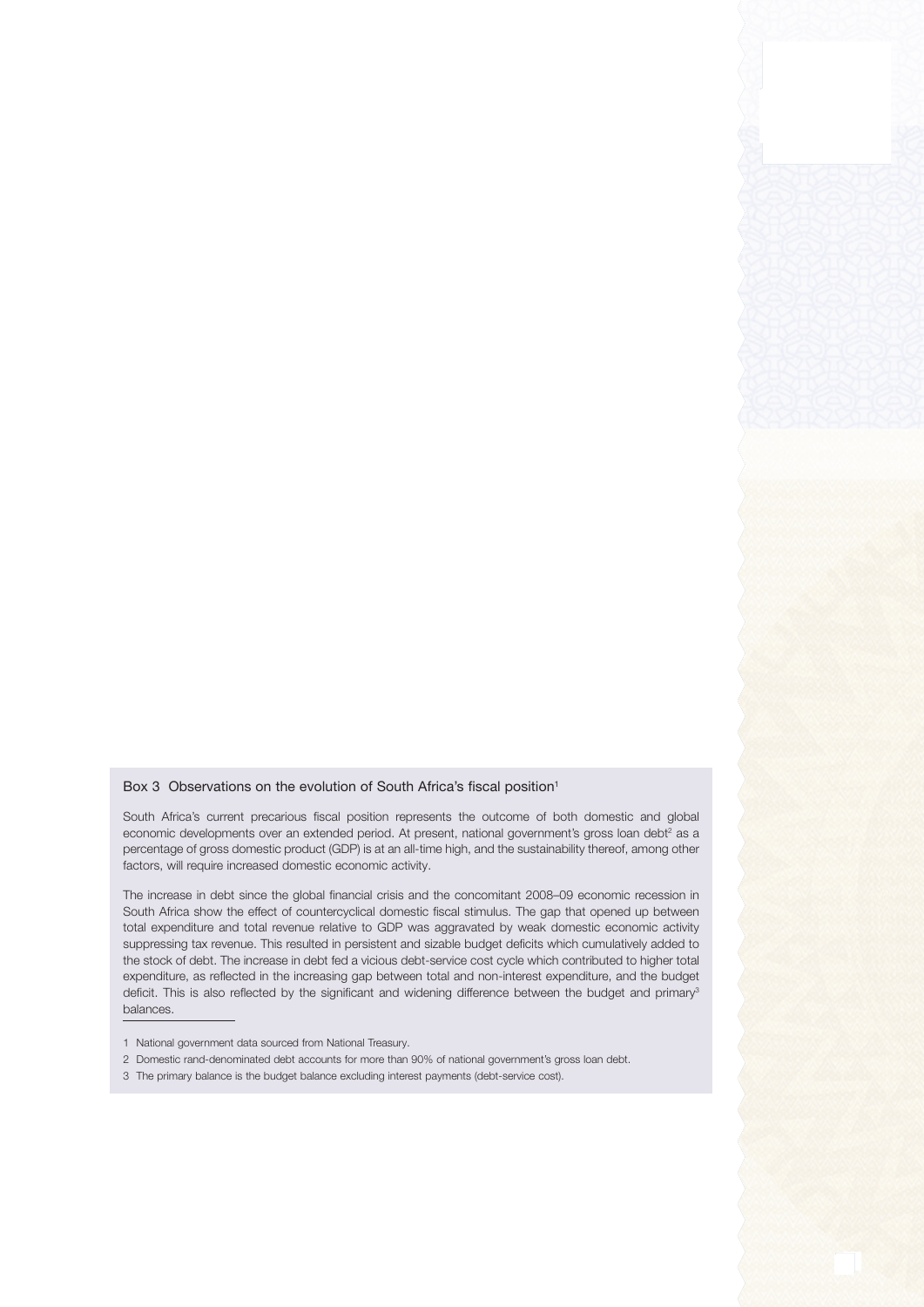

- Nominal gross domestic product - Real gross domestic product Sources: National Treasury and Stats SA Budget deficit (-)/surplus (+) to GDP (right-hand scale) Downward phases of the business cycle